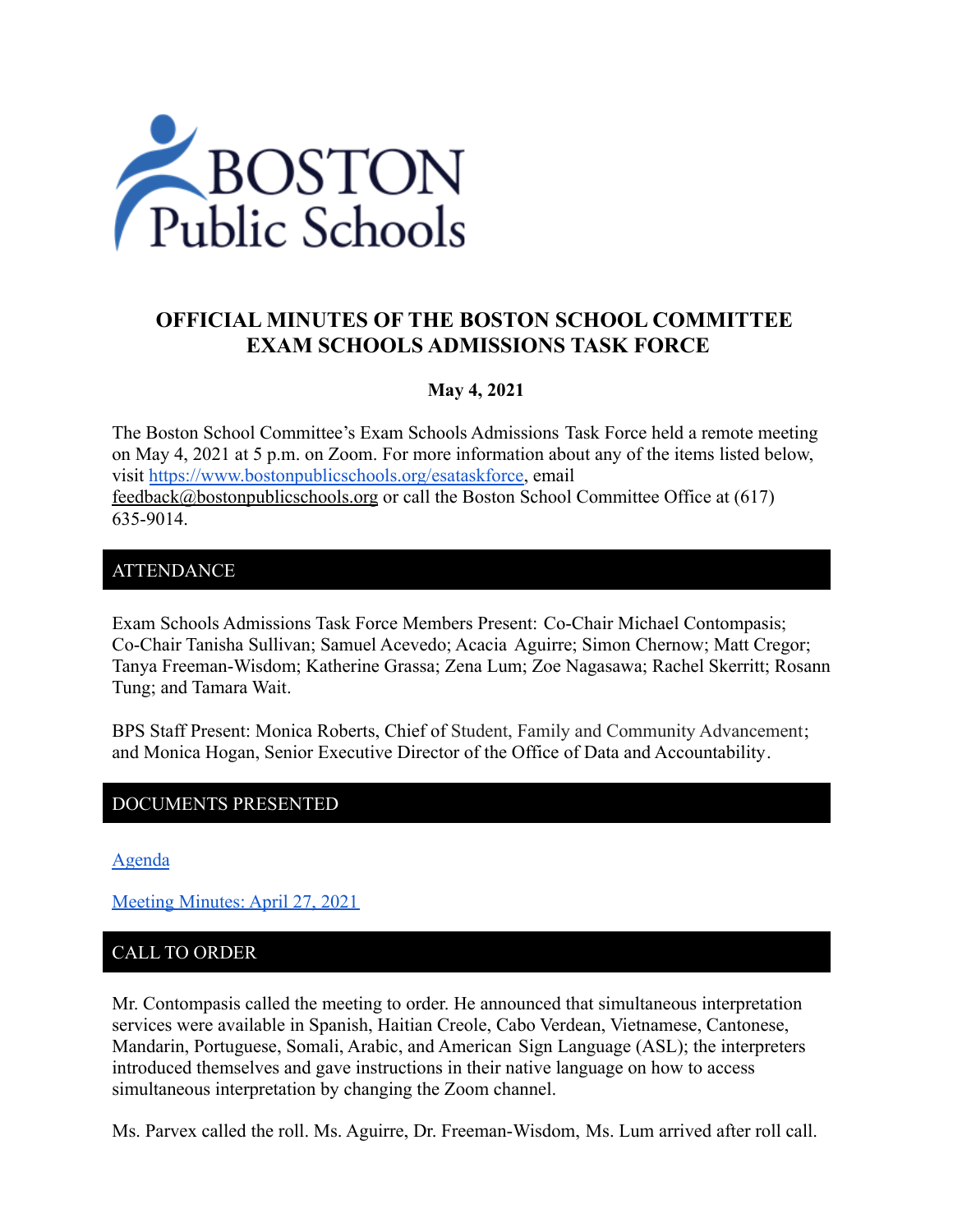### APPROVAL OF MEETING MINUTES: APRIL 27, 2021

*Approved –* The Task Force unanimously approved the minutes of the April 27, 2021 Exam Schools Admissions Task Force meeting.

#### PRESENTATION

Chris Minnich, Chief Executive Officer; Jeanine Edwards Senior Account Executive of Strategic Accounts; John Barbato, Strategic Account Manager; Beth Tarasawa, Executive Vice President of Research; Jeff Enoch, Executive Vice President of Partner Accounts; Fred McDaniel, Executive Vice President of Assessment; and Sherry DeSimone,Vice President of Strategic Accounts from NWEA were present at the meeting to give an overview of the MAP Growth Assessment.

Mr. Minnich introduced the team and gave a broad overview of the MAP assessment. He explained that MAP may be used as a tool to ensure that students have the ability to show they can be successful in the environments that they're going to be placed in. He said NWEA is at the top of the industry in terms of using the information to mitigate bias in their assessment but he also said they don't believe MAP, or any other assessment for that matter, should be used as the only measure, or even the predominant measure in any admissions decision.

Mr. Acevedo asked the difference between the MAP and ISEE and asked for NWEA's advice on creating a foolproof process. Mr. Minnich explained that MAP growth metrics were the best in the industry and that the district could use growth as part of the metrics they may want to consider. He also said he thought that the Task Force shouldn't rely only on academics to create an admissions process.

Dr. Tung wanted to know what strategies NWEA uses to prevent the test prep industry from developing courses that will increase score disparities and also if the MAP could be used as a test for high stakes assessment at the same time as a low stakes formative assessment. Mr. Minnich gave an overview of the measures NWEA takes to protect their Intellectual Property and said that you cannot game the test and NWEA goes after test prep companies. He also explained that the test was valid for both the purpose of high stakes assessment as well as for low stakes formative assessment.

Ms. Skerritt asked if NWEA felt confident in the MAP test's ability to assess whether a student is doing grade level skills and content in ELA and math as relative to Massachusetts standards. The response was that the MAP assessment is aligned with the MCAS standards.

Mr. Creggor asked how growth could be used, and if a student would have to take the test twice to demonstrate growth. Mr. Minnich said in order to use growth the districts would have to require students to take the test more than once.

Mr. Chernow wanted more information about grading and scaling and Mr. McDaniel explained how they interpret the scores and provide a percentile rank for each student.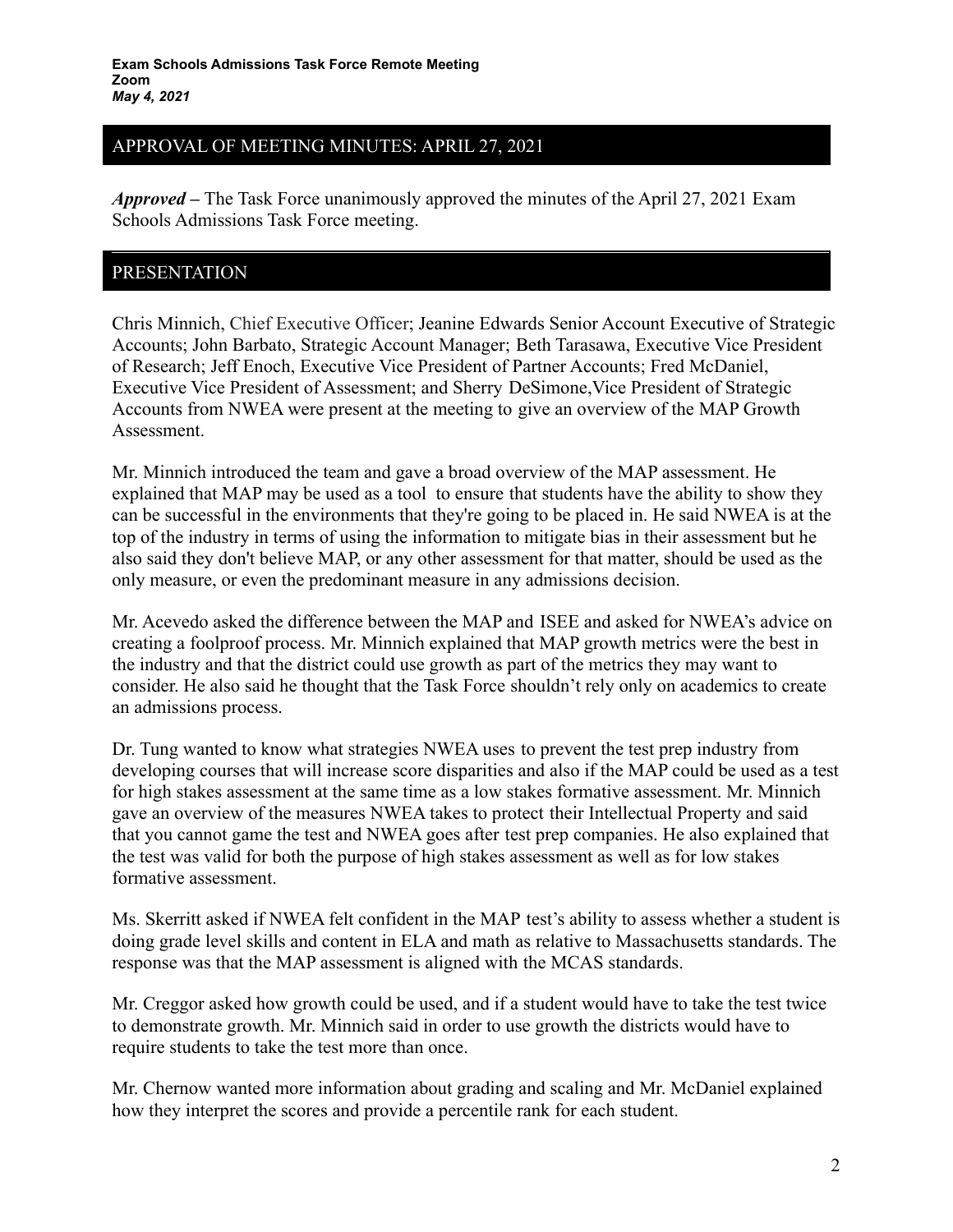#### **Exam Schools Admissions Task Force Remote Meeting Zoom** *May 4, 2021*

Ms. Grassa asked about the MAP growth assessment being a predictor of MCAS and Mr. McDaniel explained their linking study between MCAS and MAP. He concluded that they have a high degree of success predicting where a student would fall relative to their proficiency level in the MCAS.

Mr. Contompasis wanted to confirm if it was possible to determine year-to-year, whether a student is performing at grade level expectation, or above, with the MAP test, and if the district could determine the readiness of the applicant pool assuming they accepted the recommendation that the students must be at grade level or above. Mr. Minnich said this was possible.

Ms. Grassa asked about in what window the district would have to administer the MAP test twice if they wanted to use a growth measure as part of the admissions process. Mr. Minich said there would have to be enough time in between the tests and he encouraged the district to think about using the growth measure as he believed it could be effective, especially for students that were performing or growing faster than other students. He also explained the difference between growth measure and the achievement measure that is used to rank students.

Dr. Tung asked whether NWEA could provide studies of the MAP Growth test's predictive validity for selective school admissions in terms of GPA or on-time graduation, by race, socioeconomic status, gender, etc. Mr. Minnich said NWEA had not conducted those studies, nor did he know of districts that had.

Dr. Tung asked to get more information about the fairness and bias review. Mr. McDaniel explained all the steps they take, such as vetting and training writers in bias in sensitivity and in fairness; training that has been reviewed by external third party specialized agencies; and checklist tools to intentionally, proactively check for biased content. He also explained that they perform statistical analysis to determine if the items are performing differently for different subgroups. They also have a sensitive, unbiased panel made up of external panelists that review the passages that are included in all of their reading items.

Dr. Tung also asked if there was data available to see what opportunity gaps NWEA had documented for the test. Ms. Tarasawa said their collaboration with different entities to look at achievement patterns over time and by different racial groups and performance and gave some other resources NWEA were working on that they would share with the Task Force.

Ms. Sullivan concluded by saying that the goal was to ensure that they had done all they could to minimize the bias and mitigate against the bias.

Mr. Contompasis introduced Mr. Keating, lawyer at Foley Hoag LLP., who gave a short overview of the Appeals Court decision regarding the injunction that was filed by the plaintiffs on *Boston Parent Coalition for Academic Excellence Corp. v. School Committee of the City of Boston, et al.*, and explained the impact that this could have on the work of the Task Force.

## GENERAL PUBLIC COMMENT

• Rachel Miselman, East Boston resident, Boston Parent Coalition for Academic